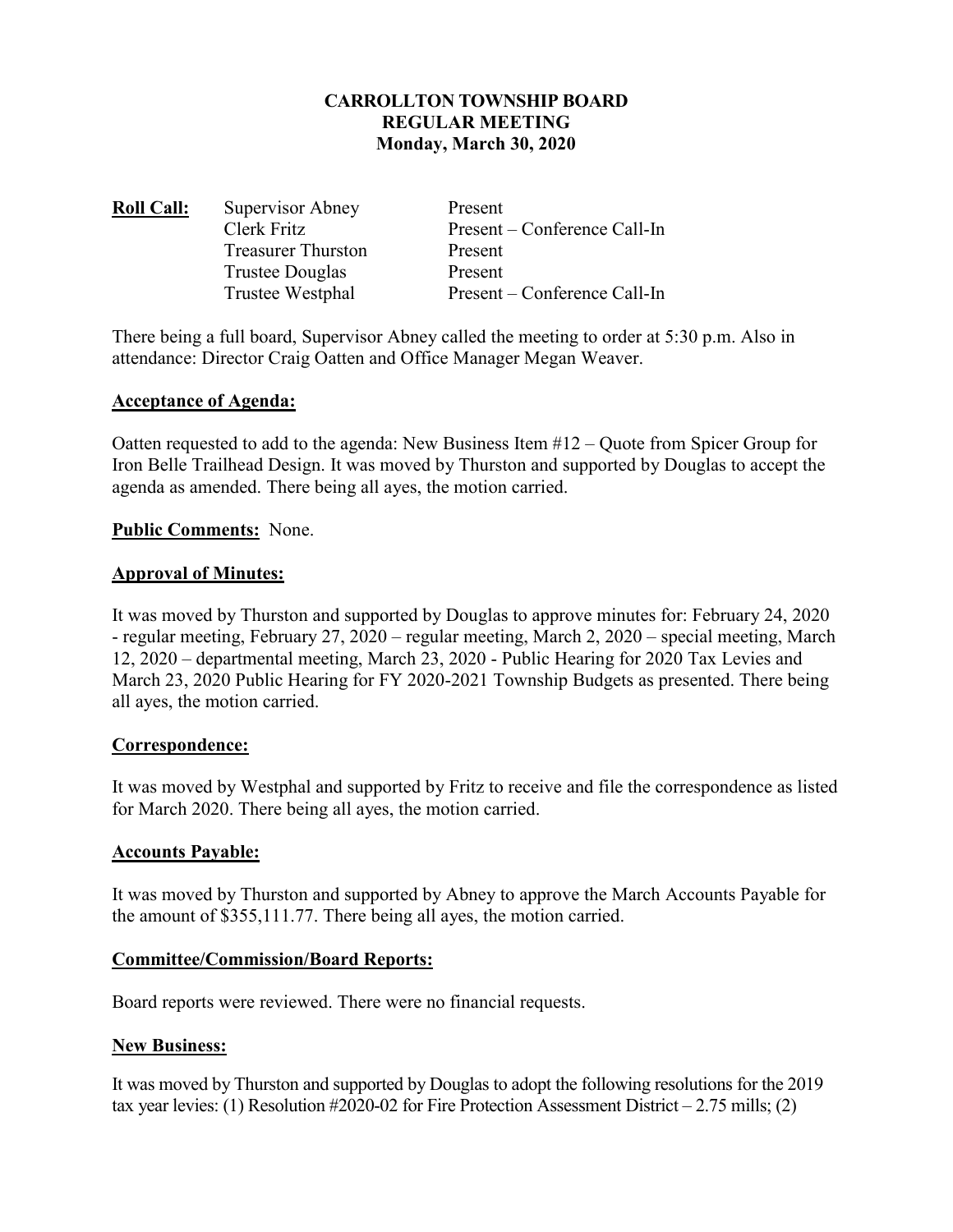Resolution #2020-03 for Police Special Assessment District – 9.2 mills; and (3) Resolution #2020-04 for Garbage Collection Special Assessment District - \$185.00 per housing unit (copies attached).

| Roll call: | Abney    | Yes |
|------------|----------|-----|
|            | Thurston | Yes |
|            | Douglas  | Yes |
|            | Westphal | Yes |
|            | Fritz    | Yes |

There being all ayes, the resolutions were declared adopted.

It was moved by Thurston and supported by Abney to adopt Resolution #2020-05 Carrollton Township General Appropriations Act for the General Fund FY 2020-2021 budget (copy attached).

Roll call: Thurston Yes Douglas Yes Westphal Yes Fritz Yes Abney Yes

There being all ayes, the resolution was declared adopted.

It was moved by Douglas and supported by Thurston to adopt the following FY 2020-2021 budgets:

| Municipal Street Fund – with voted 5 mill tax levy | \$408,718   |
|----------------------------------------------------|-------------|
| Fire Operating/Maintenance Fund                    | \$195,832   |
| Police Operating/Maintenance Fund                  | \$751,320   |
| Garbage/Trash Collection Fund                      | \$409,008   |
| Building/Inspections Fund                          | \$18,565    |
| Special Investigative Fund                         | \$250       |
| <b>Recreation Fund</b>                             | \$40,906    |
| Sewer O&M Fund                                     | \$1,065,526 |
| Water O&M Fund                                     | \$893,751   |

There being all ayes, the motion carried.

It was moved by Douglas and supported by Thurston to set the meeting schedule for FY 2020-2021, but be subject to change. There being all ayes, the motion carried.

It was moved by Thurston and supported by Abney to authorize the hiring of engineers and attorneys as needed for FY 2020-2021 and authorize the selling of Township-owned properties and the purchasing of additional properties as determined by the Carrollton Township Board. There being all ayes, the motion carried.

It was moved by Thurston and supported by Westphal to adopt Resolution #2020-06 for Designation of Depositories (copy attached).

Roll call: Westphal Yes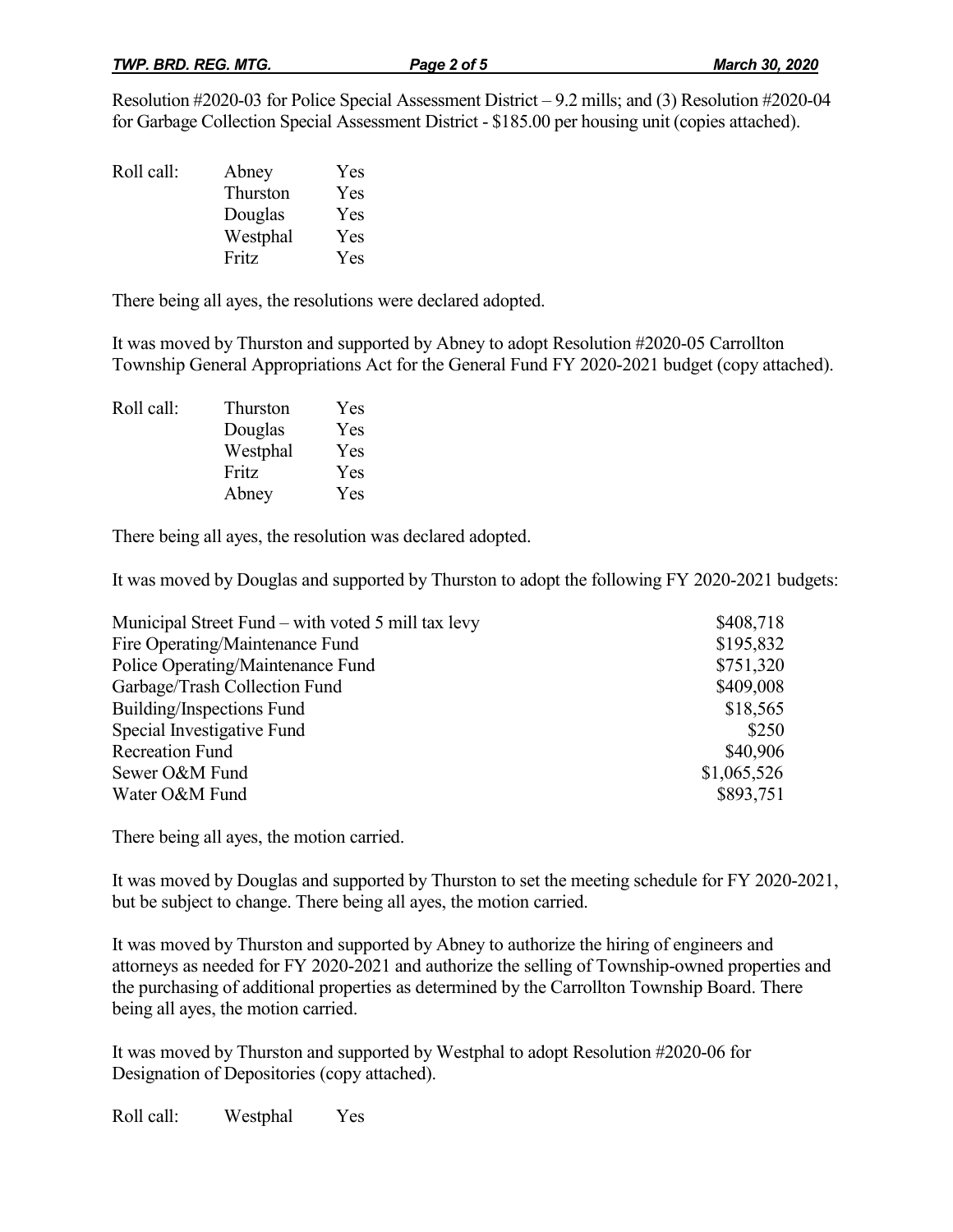| Fritz           | Yes        |
|-----------------|------------|
| Abney           | Yes        |
| <b>Thurston</b> | <b>Yes</b> |
| Douglas         | Yes        |

There being all ayes, the resolution was declared adopted.

It was moved by Abney and supported by Douglas to set the annual firefighter wage scales for FY 2020-2021:

| On-call Firefighters          | \$74,847 |
|-------------------------------|----------|
| Truck Mechanic                | \$600    |
| Fire Chief                    | \$4,948  |
| Deputy Fire Chief             | \$2,027  |
| <b>Assistant Fire Chief</b>   | \$1,729  |
| Captain                       | \$1,285  |
| Lieutenant $(2 \omega$ \$995) | \$1,990  |
| Safety Officer                | \$737    |

There being all ayes, the motion carried.

Abney asked why the wages for Truck Mechanic were not raised. Weaver explained that Chief Tetloff now has two truck mechanics and they had agreed to just split the annual amount of \$600. Board discussion was held on increasing the amount to \$800 per year. Oatten stated that he would discuss it with Tetloff and, if he agreed to raise it, a budget amendment would be made at a later date.

It was moved by Thurston and supported by Abney to approve the Carrollton Township FY 2020- 2021 Fee Schedule as presented (copy attached). There being all ayes, the motion carried.

It was moved by Abney and supported by Thurston to approve the brush pickup dates for 2020 as follows (but be subject to change):

- $\blacksquare$  May 18
- $\blacksquare$  June 22
- August 24
- September 21
- October 26

There being all ayes, the motion carried.

It was moved by Douglas and supported by Thurston to receive and file the delinquent personal property tax report as of March 30, 2020 (copy attached).

It was moved by Westphal and supported by Thurston to approve the quote from Spicer Group for the Iron Belle Trailhead engineering and design for \$14,500 (copy attached). There being all ayes, the motion carried.

**Public Comments:** None.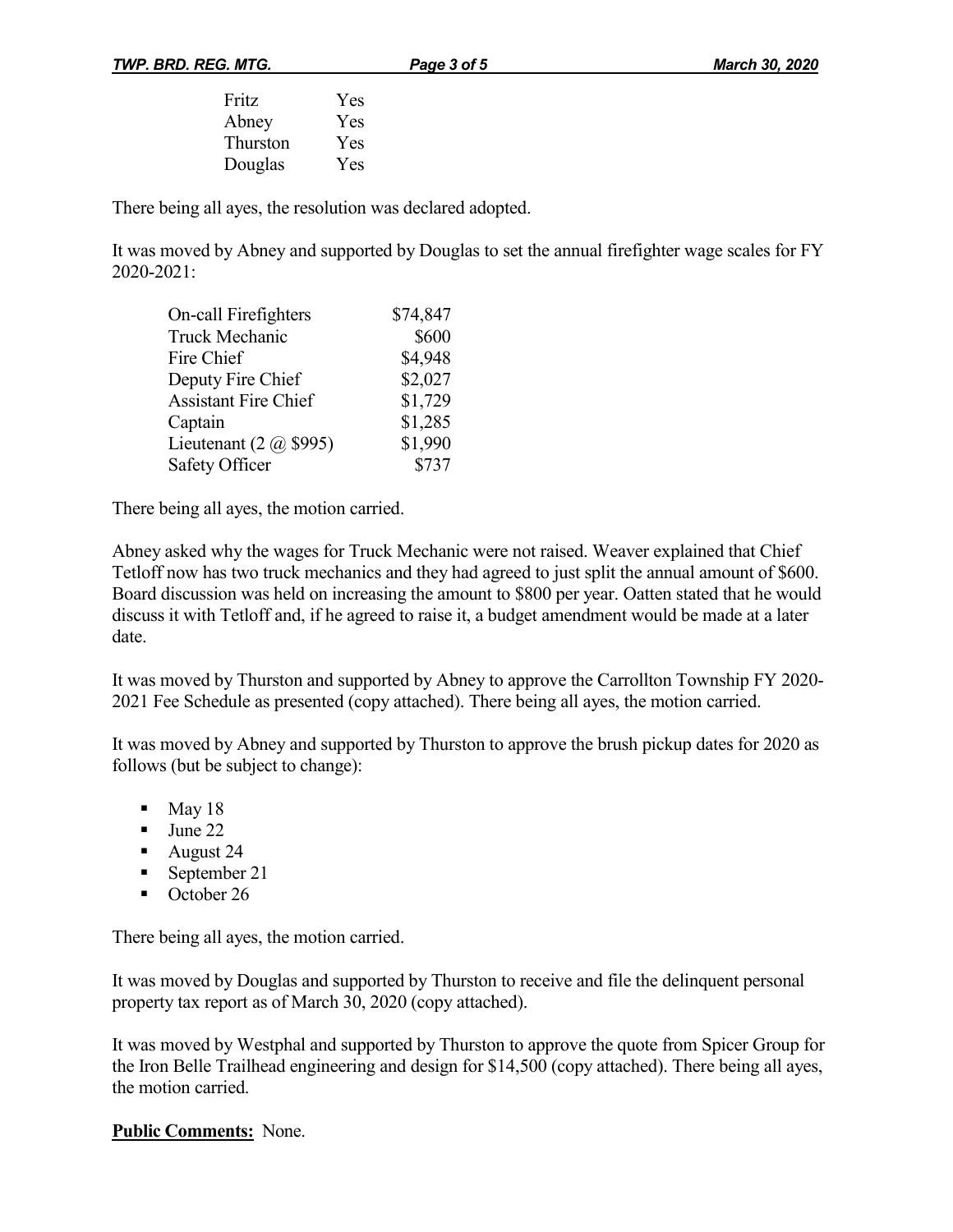#### **Director Comments/Updates:**

Oatten stated that he had been extremely busy trying to keep up with the Coronavirus Executive Orders from Governor Whitmer. Things were evolving on a daily basis.

Weaver stated that both the mail and drop-box payments were being held for five days before being opened as the Coronavirus remains active on paper for that long. The front office staff is wearing gloves when handling any outside mail/payments, using hand sanitizer frequently, and cleaning their work spaces often.

It was moved by Westphal and supported by Abney to cancel the 2020 Recreation Baseball/Softball season due to the COVID-19 pandemic and issue refunds to all those that have registered as well as issue refunds for the Little Caesars Fundraiser. There being all ayes, the motion carried.

### **Board Comments:**

Fritz asked that Deputy Clerk Tricia Mejia sign all passed resolutions in his absence.

Westphal stated that while she was sad about the baseball/softball season being cancelled, it was necessary due to the Coronavirus. She also thanked the board members and Township staff for their support and prayers during this difficult time from the loss of her daughter and granddaughter.

Douglas asked if the Neighborhood Watch meeting scheduled for April 14 should be postponed as well. It was board consensus to do so. He also discussed the plans of the Carrollton Lions Club and the upcoming events that they have planned. All events were on hold for now. He offered the possibility of the Recreation Committee holding a weekend baseball tournament if and when the Coronavirus guidelines were lifted.

Abney thanked Oatten and Weaver for their hard work on the fiscal year budgets.

Board discussion was held on the performance evaluation for Oatten as well as a proposed salary increase. Due to the Coronavirus and the board not scheduled to meet until April 27, Abney didn't think it was fair for Oatten to have to wait. Oatten stated that he would be in favor of a payment-inlieu of a raise instead of a salary increase. Discussion followed on the amount of the payment-in-lieu of a raise. Thurston offered either 3% or \$3,000. Abney stated that he thought it should be more than that. More discussion followed.

It was moved by Fritz and supported by Douglas to have Abney and Fritz negotiate the employment contract with Oatten by phone (due to Coronavirus social distancing guidelines) and offer a paymentin-lieu of a raise of an amount not to exceed \$5,000.

| Roll call: | Fritz    | Yes |
|------------|----------|-----|
|            | Abney    | Yes |
|            | Westphal | Yes |
|            | Douglas  | Yes |
|            | Thurston | Nο  |

There being 4 ayes and 1 nay, the motion passed.